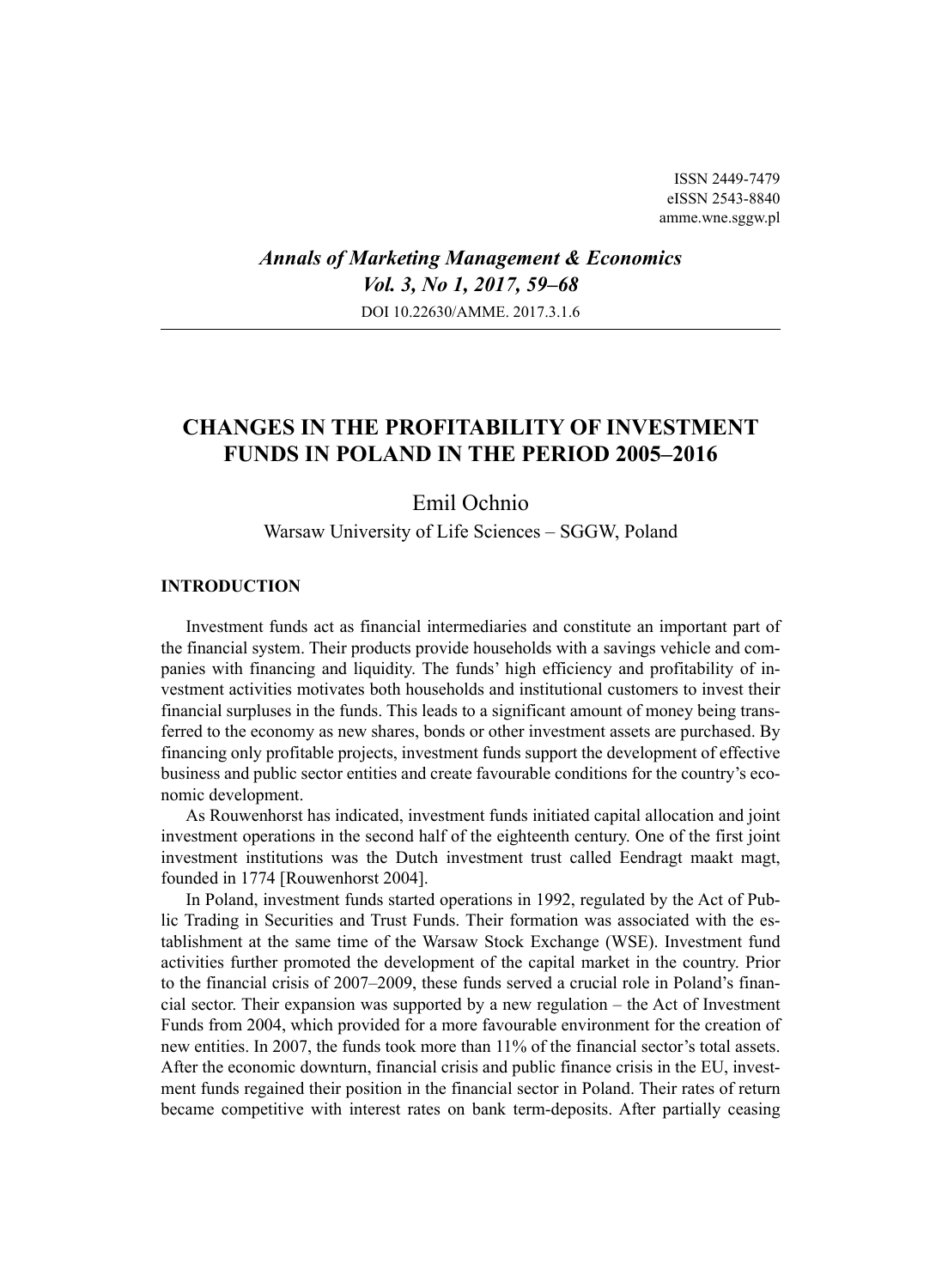pension fund operations, investment funds again became important players on the stock and bond markets.

The profitability and efficiency of the funds to a significant extent depend on the macroeconomic situation in Poland and the European Union (EU), developments in the domestic and global financial sector, the state of public finances and the attitude of households to investment. The aim of this article is to examine the rates of return of three main types of investment funds – bonds, equity and mixed funds – in the period of from 2005 to June 2016. The research is based on data published on the websites of Brokerage House BOŚ (www.bossa.pl), Analizy Online (www.analizy.pl) and the Chamber of Fund and Asset Management (www.izfa.pl). Data on interest rates and macroeconomic conditions were taken from the National Bank of Poland (NBP) and the Central Statistical Office of Poland (GUS).

The remaining part of the paper is structured as follows. The next chapter presents conclusions from the review of the literature. This is followed by a presentation of the external conditions of the funds' operations, developments in the investment fund sector, and the results of research on the changes in profitability of investment funds.

#### **INVESTMENT FUND PROFITABILITY – A REVIEW OF THE LITERATURE**

Assessment of the long-term efficiency of investment funds with a diversified asset portfolio is a complex process because the funds' offers are constantly expanding [Jurek- -Wasilewska 2014]. Evaluating them is significantly affected by a large group of factors that determine the results obtained by individual entities. The main factors include the situation in the financial market, as well as factors directly related to the fund, including its investment policy, past earnings, and the value of assets under management. The lessons learned from the global financial crisis suggest the need to periodically review the effectiveness of investment funds, the quality of asset management and the soundness of the funds.

 Based on the analysis of the development of investment funds in Poland in the period 1997–2014, Dawidowicz [2014] indicates the need for constant analysis of their effectiveness. He also discusses the factors that significantly affect the economic and financial situation of funds, i.e. the sector's dynamic asset growth, the changing legal and tax conditions and the improving macroeconomic conditions. For his part, Gabryelczyk [2006] states that macroeconomic factors significantly contribute to the development of the investment fund sector and recognises that new fund types have developed the fastest in this area. He also notes that Poland's accession to the EU and the subsequent introduction of the Law on investment funds in 2004 helped improve the performance of the investment fund sector considerably.

Sekuła [2010] emphasises that the scope of research done on Polish funds is much more limited than that done on their counterparts in the US and other highly developed countries. This is because Poland's financial sector is much less developed. Based on the evaluation of rates of return of equity funds in the period 1999–2009, he further states that actively managed equity funds do not outperform the benchmark index (WIG), and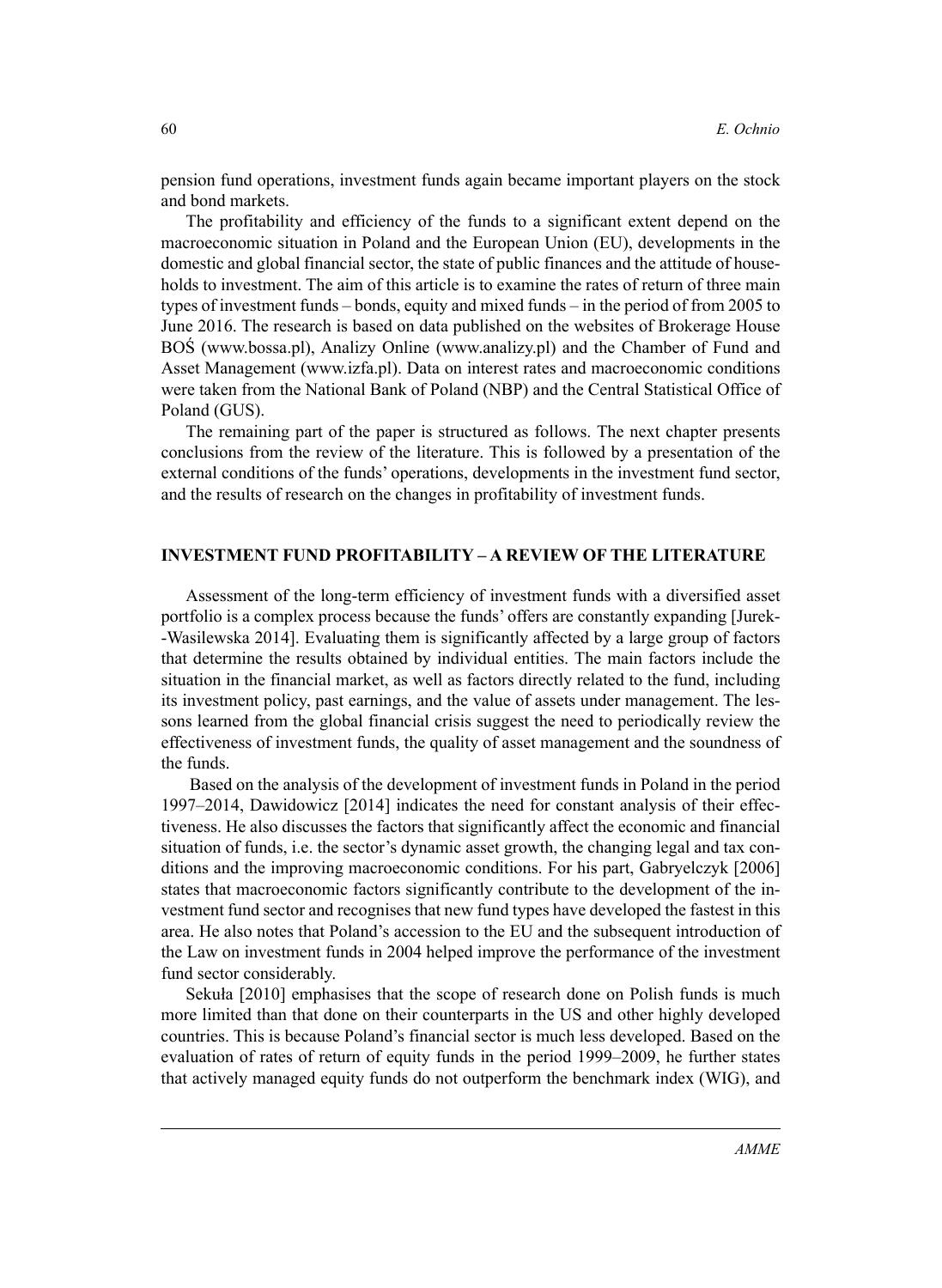that the variability in earnings and the sequence of returns achieved by the funds in past periods cannot be the only basis for forecasting future income.

Studying specialised funds in Poland such as Exchange-Traded Funds (ETF), Miziołek [2014] found that all of them achieved profitability similar to their investment portfolios. The best results were obtained by iShares MSCI Poland ETF UCITS, which may have resulted from using the lowest values of indicators of error mapping and semi-error mapping, and the highest values of the correlation coefficient and the coefficient of determination.

Satoła [2010] states that the development of the investment fund sector could be considered one of the key determinants of the development of Poland's entire financial system. The fund sector's performance is affected by such key factors as the macroeconomic situation in the country and condition of the capital market. He concludes that the expanding stock market is a key factor of the inflow of capital to investment funds and consequent improvement of their profitability. Analyzing the funds' performance in Poland in 2006–2014, he notes that equity funds and mixed funds were the highest achievers. However, in periods of uncertainty on the capital markets, the role of funds considered sound – i.e. bond and money markets – increased significantly. The most dynamic development in the fund sector was found in the group of new fund types, which includes securitisation and real estate funds. Although the value of their assets is rather small compared to other investment vehicles, they may well play a far greater role in the future.

#### **POLAND'S MACROECONOMIC SITUATION**

During the years 2005–2016, Poland's macroeconomic situation improved significantly. Several factors have played a role. The country's accession to the EU in 2004 was one of the most important. The first signs of economic recovery appeared in mid-2003, after the referendum on EU entry proved positive. In subsequent years Poland's economy grew at a rate much higher than that of its Western European counterparts (Tables 1 and 2).

| Specification | 2005 | 2006 | 2007 | 2008   | 2009   | 2010 | 2011 | 2012   | 2013   | 2014   | 2015 |
|---------------|------|------|------|--------|--------|------|------|--------|--------|--------|------|
| France        | 1.6  | 2.4  | 2.4  | 0.2    | $-2.9$ | 2.0  | 2.1  | 0.2    | 0.7    | 0.2    | 1.9  |
| Germany       | 0.7  | 3.7  | 3.3  | 1.1    | $-5.6$ | 4.1  | 3.6  | 0.4    | 0.1    | 1.6    | 3.7  |
| UK            | 2.8  | 3.0  | 2.6  | $-0.3$ | $-4.3$ | 1.9  | 1.6  | 0.7    | 1.7    | 2.8    | 1.4  |
| Italy         | 0.9  | 2.0  | 1.5  | $-1.0$ | $-5.5$ | 1.7  | 0.6  | $-2.8$ | $-1.7$ | $-0.4$ | 1.5  |
| China         | 11.3 | 12.7 | 14.2 | 9.6    | 9.2    | 10.4 | 9.3  | 7.7    | 7.7    | 6.7    | 6.2  |
| Russia        | 6.4  | 8.2  | 8.5  | 5.2    | $-7.8$ | 4.5  | 4.3  | 3.4    | 1.3    | 0.8    | 0.5  |
| <b>USA</b>    | 3.3  | 2.7  | 1.8  | $-0.3$ | $-2.8$ | 2.5  | 1.6  | 2.3    | 2.2    | 2.4    | 2.2  |
| Euro zone     | 1.7  | 3.3  | 3.1  | 0.5    | $-4.5$ | 2.0  | 1.6  | $-0.8$ | $-0.4$ | 0.9    | 2.9  |
| UE            | 2.0  | 3.4  | 3.1  | 0.5    | $-4.4$ | 2.1  | 1.7  | $-0.5$ | 0.0    | 1.3    | 4.8  |

TABLE 1. Gross domestic product growth of Poland's main trade partners in 2005–2015 (%)

Source: the author based on Eurostat and OECD data [WWW 5, WWW 7].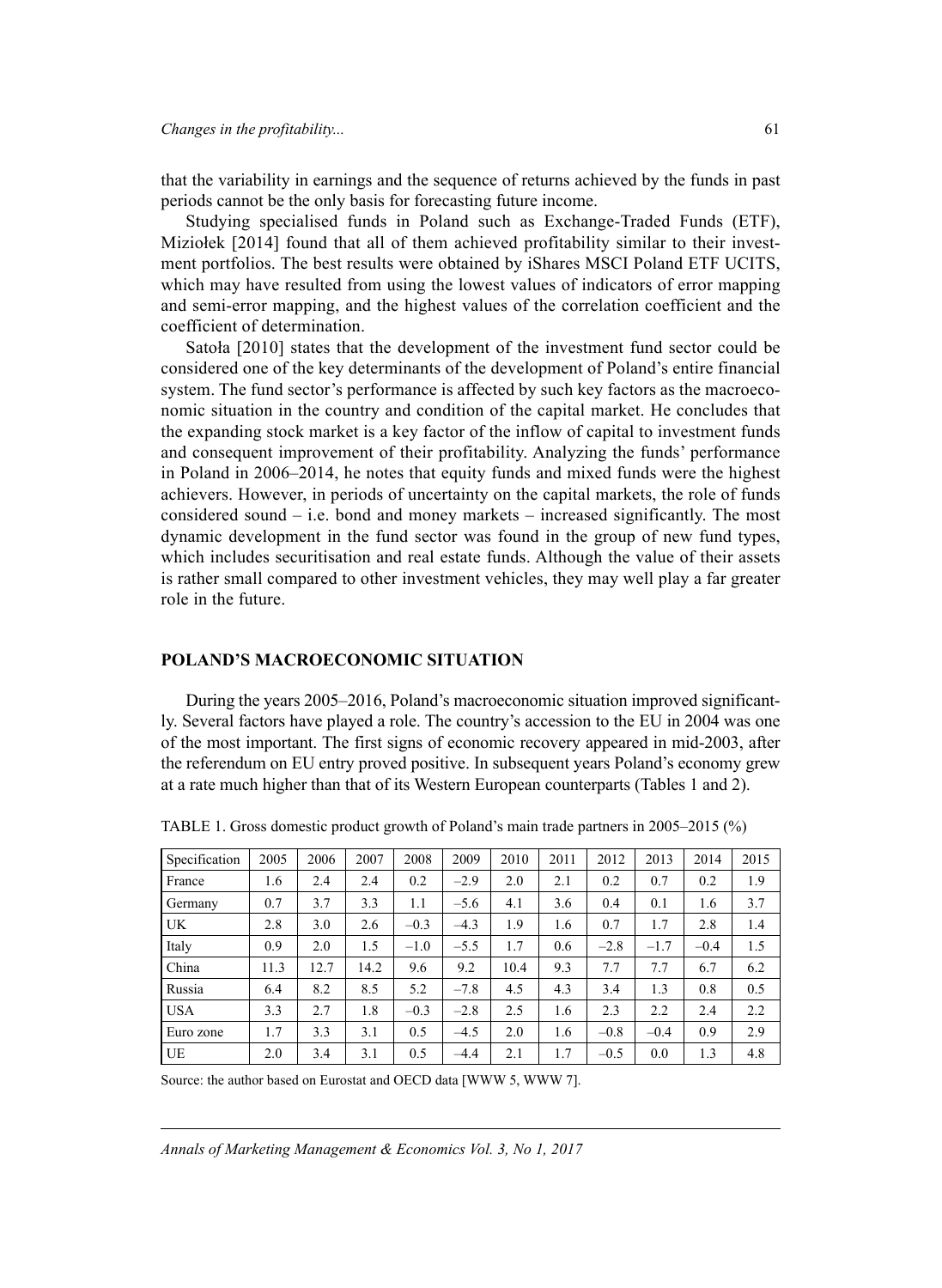Exports boosted the economy, their overall value increasing steadily throughout the period, and likewise improved trade relations with EU countries. From 2005 onwards, net exports boosted Poland's economic growth. Between 2005 and 2016, exports increased by 169%, imports by 132% (Table 2).

| Specification        | 2005 | 2006    | 2007 | 2008 | 2009 | 2010 | 2011    | 2012 | 2013 | 2014 | 2015 |
|----------------------|------|---------|------|------|------|------|---------|------|------|------|------|
| GDP (bn PLN)         | 985  | 1 0 6 5 | 187  | 277  | 362  | 446  | 1566    | 628  | 656  | 1719 | 789  |
| Exports (bn PLN)     | 289  | 344     | 387  | 405  | 423  | 578  | 666     | 723  | 767  | 815  | 778  |
| Imports (bn PLN)     | 328  | 394     | 457  | 497  | 463  | 608  | 697     | 731  | 735  | 793  | 762  |
| Investments (bn PLN) | 131  | 57ء     | 192  | 213  | 221  | 293  | 324     | 322  | 312  | 337  | 322  |
| Consumption (bn PLN) | 801  | 856     | 923  | 021  | 069  | 166  | 1 2 4 6 | 294  | 310  | 348  | 1372 |
| GDP growth $(\% )$   | 3.5  | 6.2     | 7.2  | 3.9  | 2.6  | 3.7  | 5.0     | 1.6  | 1.3  | 3.3  | 3.6  |
| GDP pc (thous. PLN)  | 25.6 | 27.7    | 30.8 | 33.2 | 35.4 | 37.3 | 40.4    | 42.0 | 43.2 | 44.9 | 45.2 |

TABLE 2. Gross domestic product and its components in Poland in 2005–2015

Source: the author based on Eurostat and OECD data [WWW 5, WWW 7].

The improving situation on the labour market and wage growth made consumption a major factor in GDP growth. Corporate investments also increased after Poland's EU accession, the result of investment activities implemented after receiving EU funds. An additional inflow of financial resources from the EU tremendously boosted the financial situation of enterprises [MG 2006]. The accelerated economic growth increased households' net financial assets, including savings in investment funds.

Participation in the integrated European economic area affected the growth of Polish exports. In 2006, exports grew at 19%, the highest rate for the period. However, the global financial crisis reduced the annual growth of exports, which in 2009 fell to 4.4%. Economic crisis in the euro zone precipitated by the crisis in Greece contributed to the weakening of positive trends in Polish foreign trade. However, despite the public finance crisis in the euro zone, the average annual GDP growth in Poland amounted to 4.9% in 2011. Such positive performance was enabled by large structural investments, including construction of infrastructure and the implementation of projects related to the organisation of the UEFA European Championship (EURO 2012). High individual consumption and growing exports were other supporting factors [IZFiA 2012].

In 2012, the Polish economy fell into a down phase, resulting mainly from the deterioration of the economic situation of the country's main trade partners, primarily Germany, Italy and France, which were suffering due to the failure of government programmes to capably combat financial crisis. In addition, the decline in GDP growth in 2012 may be traced to weakened domestic demand, mainly private consumption. In 2012, the current indicator of consumer confidence, BWUK, fell from –25 to –29.5 points, while the leading indicator of consumer confidence, WWUK, fell from  $-29.8$  to  $-36.7$  points. These factors contributed to the decrease in demand for units of investment funds and the decrease in their assets (www.stat.gov.pl).

Another important factor influencing the situation of investment funds is unemployment. Poland's accession to the EU was a boon to its employment rate, while further development of the Polish economy likewise contributed. Between 2005 and 2015, the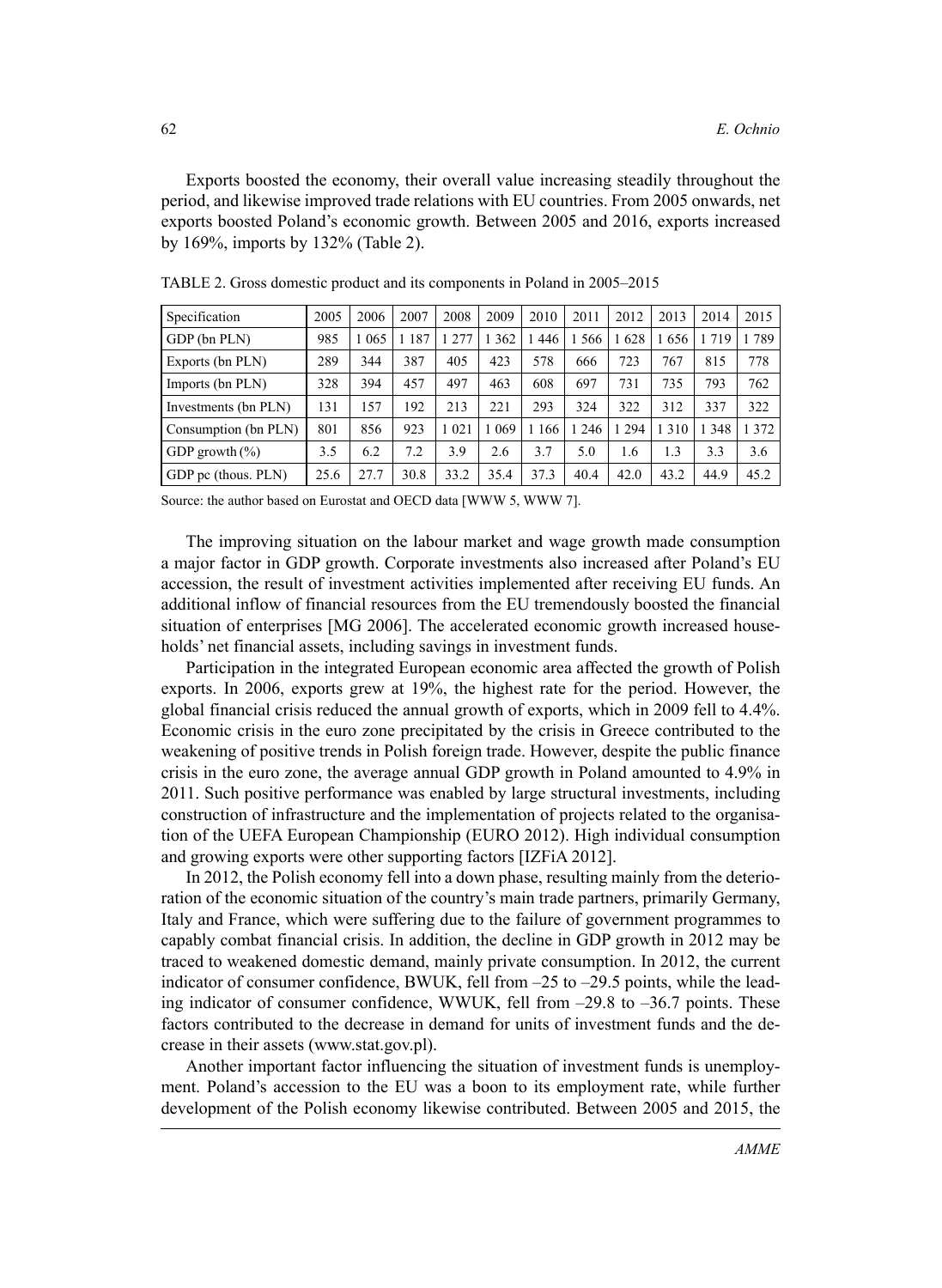*Changes in the profitability...* 63

number of employed increased from 12.9 million to 14.8 million. At the same time, the unemployment rate fell from 17.7 to 9.8%. The improved labour market conditions also boosted wages, with the minimum wage increasing from 849 in 2005 to 1,750 PLN in 2014, and the average gross monthly salary from 2,361 in 2005 to 3,900 PLN in 2015. As a result, GDP per person shot up – from 25,600 in 2005 up to 45,000 PLN in 2015 (Table 2).

#### **THE STATE OF POLAND'S INVESTMENT FUND SECTOR**

In the years 2005–2015, the investment fund sector in Poland became an important part of the financial sector: fund assets grew roughly fourfold to reach nearly a quarter of a trillion PLN (Table 3).

In the development of the sector, 2008 was critical as it brought a significant drop in the value of fund assets. The drop was due to, among other factors, the fall in prices on the Warsaw Stock Exchange and the lower valuation of fund investment portfolios (a decrease of 31.3 billion PLN, i.e. 52% impact) and the outflow of funds (a decline of 28.6 billion PLN, i.e. 48% impact) [NBP 2008].

| Specification                                    | 2005 | 2006 | 2007  | 2008    | 2009 | 2010  | 2011  | 2012  | 2013  | 2014  | 2015  |
|--------------------------------------------------|------|------|-------|---------|------|-------|-------|-------|-------|-------|-------|
| Fund assets (bn PLN)                             | 61.3 | 99.2 | 133.8 | 73.9    | 93.4 | 116.5 | 114.9 | 151.3 | 195.0 | 219.5 | 273.0 |
| Poland's share in the<br>EU(%)                   | 0.24 | 0.30 | 0.47  | 0.28    | 0.32 | 0.36  | 0.32  | 0.60  | 0.60  | 0.49  | 0.50  |
| Balance of payments/<br>/redemptions<br>(bn PLN) | 15.8 | 24.0 | 30.8  | $-29.0$ | 2.9  | 9.4   | 0.4   | 19.0  | 29.6  | 17.2  | 13.5  |

TABLE 3. Investment fund sector assets in Poland in 2005–2015

Source: the author, based on NBP and EAFMA data.

Another breakdown in the development of investment funds occurred in 2011, this time the result of falling stock prices in the second half of 2011, amid increasing uncertainty among investors and the decline in share prices on global stock exchanges. Such negative developments caused fund investors to withdraw, mainly from equity, balanced and stable growth funds. At the same time, significant sums moved into safer funds investing in treasuries (2.6 billion PLN inflow in 2011) and money market funds (2 billion PLN) [NBP 2011].

In 2005, individual investors were locating their savings particularly in debt market funds, though at that time funds that invested in equity, particularly in stable growth funds, were successful. Over the period, the number of investment funds and sub-funds rose fourfold (from around 200 in 2005 to more than  $1,100$  in 2015) – Table 4. This helped reduce the market concentration in the investment fund sector. In 2005, the share of the three largest TFIs was 54.8%, while by 2015 it had fallen to 25.8% [IZFiA 2015].

Table 5 presents the structure of investment fund portfolios in the years 2005–2015. The changes resulted from developments in financial markets. In 2005, funds increased the amount they held in domestic government bonds, while reducing the share of stocks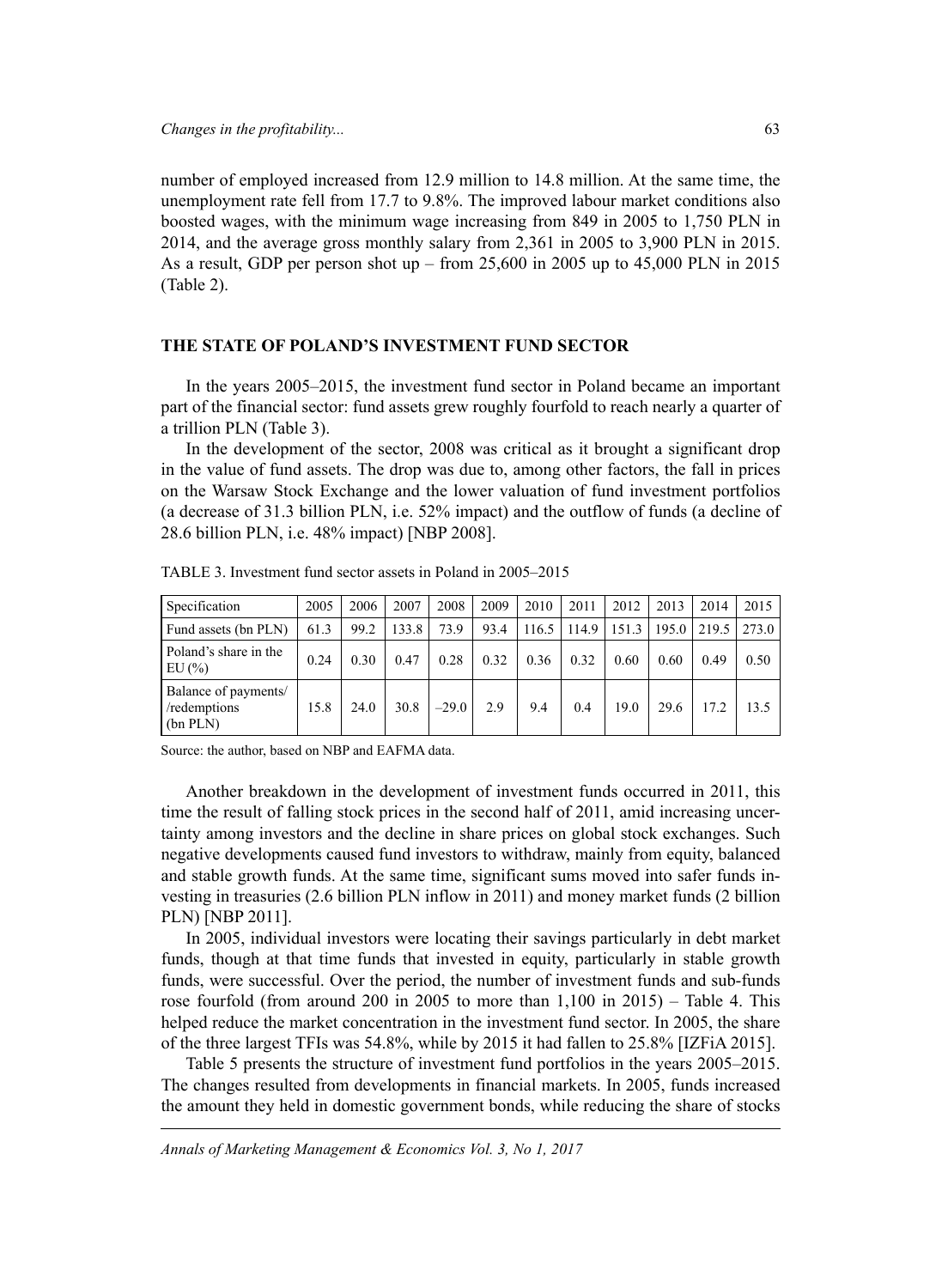| Specification            | 2005 | 2006   | 2007 | 2008 | 2009 | 2010 | 2011 | 2012 | 2013           | 2014 | 2015 |
|--------------------------|------|--------|------|------|------|------|------|------|----------------|------|------|
| Funds and sub-funds      | 203  | 263    | 376  | 503  | 578  | 673  | 787  | 907  | 981            | 079  | 124  |
| TFI                      | 23   | $\sim$ | 33   | 39   | 43   | 50   | 50   | 54   |                | 59   | 60   |
| Foreign investment funds | 22   | 34     | 81   | 67   | 64   | 70   |      | 82   | 4 <sup>7</sup> | 49   | 48   |

TABLE 4. Number of investment funds and investment companies in Poland in 2005–2015

TFI – investment fund management company

Source: the author, based on IZFiA data [WWW 4].

TABLE 5. Structure of financial instruments in the portfolio of investment funds in 2005–2014 (%)

| Specification     | 2005                     | 2006 | 2007 | 2008 | 2009 | 2010 | 2011 | 2012  | 2013 | 2014 |
|-------------------|--------------------------|------|------|------|------|------|------|-------|------|------|
| <b>Shares</b>     | 31.5                     | 47.5 | 51.1 | 40.3 | 47.1 | 45.4 | 39.8 | 37.3  | 37   | 30.6 |
| Debt papers       | 68.6                     | 52.5 | 44.4 | 53.5 | 47.3 | 48.3 | 51.4 | 46.8  | 45.7 | 44.8 |
| Other investments | -                        | -    | 4.5  | 4.9  | 4.0  | 4.8  | 6.6  | l 5.4 | 7.5  | 15.4 |
| Bank deposits     | $\overline{\phantom{a}}$ | -    | -    | 1.3  | 1.5  | 6.،  |      | 8.    | 9.7  | 9.2  |

Source: the author, based on IZFiA data [WWW 4].

and Treasury bills. This prompted a large inflow of funds into domestic bonds. In the years that followed, the funds significantly increased their involvement in equity thanks to the substantial inflow of new household savings [NBP 2008].

The turmoil in global markets in 2008 caused a change in the structure of investment funds. From 2008, the share of equity instruments steadily declined as investors withdrew their money. The share of these instruments continued to decline and at the end of period amounted to around 28% of total investment fund sector assets.

#### **RATES OF RETURN OF EQUITY, BOND AND MIXED FUNDS**

The results achieved by investment funds over the 10-year period largely reflected the state of the economy and financial markets in Poland and in the major global economies. A rise in asset prices in 2005–2007, increased prosperity and optimism in the business community and among consumers alike accelerated growth in the value of the funds' individual components, especially equity funds (Table 6).

For investment funds, 2008 was an off year as their rate of return was negative, with funds that invest in domestic shares suffering the largest losses. Share prices listed on the WSE began to decline in the second half of 2007. Another factor reducing the profitability of the instruments purchased on the domestic market was the strong depreciation of the Polish złoty from mid-2008, which rendered domestic equity funds much weaker than those investing in foreign markets. To take one example, funds investing in the Japanese stock market index lost 42% of their value, but the Japanese yen gained around 51% against the Polish złoty. The collapse of the real estate market further reduced the profitability of funds investing in real estate. The average value of an investment certificate dropped 62.7% in 2008 [IZFiA 2009]. The continuing uncertainty among investors favoured shifting to safer domestic debt funds. In 2008, their rate of return, at 9%, was relatively high. Another alternative for the households with a high risk aversion were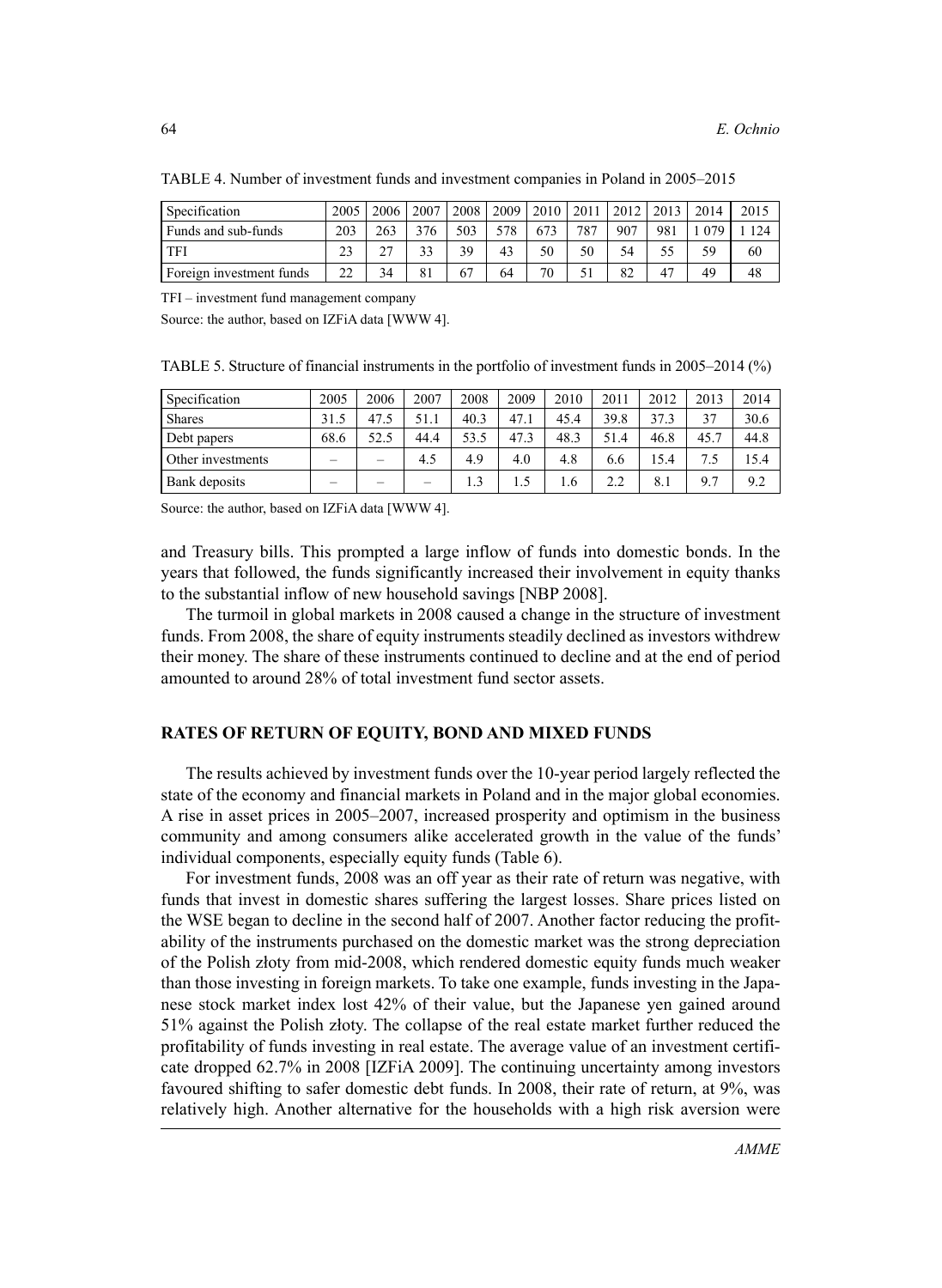| Type of funds               | 2005 | 2006   | 2007   | 2008    | 2009 | 2010 | 2011    | 2012 | 2013 | 2014   |
|-----------------------------|------|--------|--------|---------|------|------|---------|------|------|--------|
| Equity                      | 22.9 | 47.7   | 12.4   | $-52.7$ | 40.6 | 18.9 | $-15.4$ | 15.5 | 15.7 | $-2.9$ |
| Domestic debt papers        | 6.5  | 3.9    | 2.1    | 9.3     | 6.2  | 6.4  | 4.8     | 7.5  | 1.6  | 5.0    |
| Money market                | 4.7  | 3.6    | 3.6    | 4.2     | 4.6  | 4.9  | 4.3     | 4.8  | 3.2  | 2.7    |
| Stable growth               | 11.6 | 12.8   | 6.3    | $-17.2$ | 15.5 | 9.3  | $-9.6$  | 15.4 | 8.3  | 3.5    |
| Mixed                       | 18.1 | 21.5   | 8.3    | $-31.5$ | 23.3 | 7.3  | $-13.5$ | 13.8 | 6.3  | 1.3    |
| Foreign shares              | 12.2 | 6.0    | $-2.2$ | $-44.5$ | 43.7 | 13.8 | $-16.1$ | 16.2 | 1.1  | 3.1    |
| Foreign debt papers         | 7.6  | $-4.6$ | $-8.0$ | 7.8     | 16.1 | 7.6  | 7.5     | 6.9  | 1.0  | 5.3    |
| Average for the fund sector | 12.0 | 20.4   | 6.1    | $-19.7$ | 20.4 | 20.6 | $-5.5$  | 11.0 | 5.7  | 3.0    |

TABLE 6. Rates of return of investment funds in Poland in 2005–2014

Source: the author, based on IZFiA data [WWW 4].

investments in vehicles considered to be safer, i.e. bank deposits and unit-linked life insurance [NBP 2009].

Moving forward, in 2011, the Polish investment fund sector suffered due to the financial disturbances in the euro zone. The rising sovereign debt crisis in the countries comprising the zone became one of the reasons for the weak performance of investment funds in Poland, as little as 30% of which registered positive annual returns. Most of those were domestic debt and money market funds characterised by a lower investment risk. Foreign equity funds investing primarily in European markets experienced larger losses. Funds with portfolios denominated in foreign currencies gained from the depreciation of the Polish złoty against the major global currencies. Among others, bond funds from the United States returned around 15%.

In 2011, funds investing in Polish treasury bonds increased on average around 5%, while money market funds grew by approximately 4%. Equity funds suffered the greatest losses. Only 10 of more than 180 equity funds achieved positive returns, and in more than 150 the rates of return were double-digit negative. Rates of return on all types of investment funds were lower than in 2010. Only the funds with assets denominated in foreign currencies received positive returns [IZFiA 2012]. The results achieved by money funds were lower than CPI inflation and the rate of return on their units were also lower than bank deposit rates. In 2011, the average interest rate on new bank deposits with a maturity of six months was 4.5% for households and 5.4% for companies (NBP interest rate statistics).

In 2014, the profitability of investment funds improved significantly. Foreign equity funds and investments in the debt market came in with the highest rates of return. A strong upward trend in global stock markets and the continued increase in the prices of debt instruments were important factors contributing to the funds' strong results. Investments in emerging markets (including Turkey, India, China and other rapidly developing Asian countries) and the USA had high returns. Funds specialising in investments in the US returned around 19% [IZFiA 2015], while those investing in the US debt market also performed well. This was attributable in part to the significant depreciation of the Polish złoty against the US dollar. Funds investing on the Polish debt market returned roughly 7%, and were mainly engaged in Treasury securities and other domestic debt securities.

Funds investing in shares of domestic companies did not obtain good results. Warsaw Stock Exchange indices were volatile and fell somewhat. Funds holding shares of Polish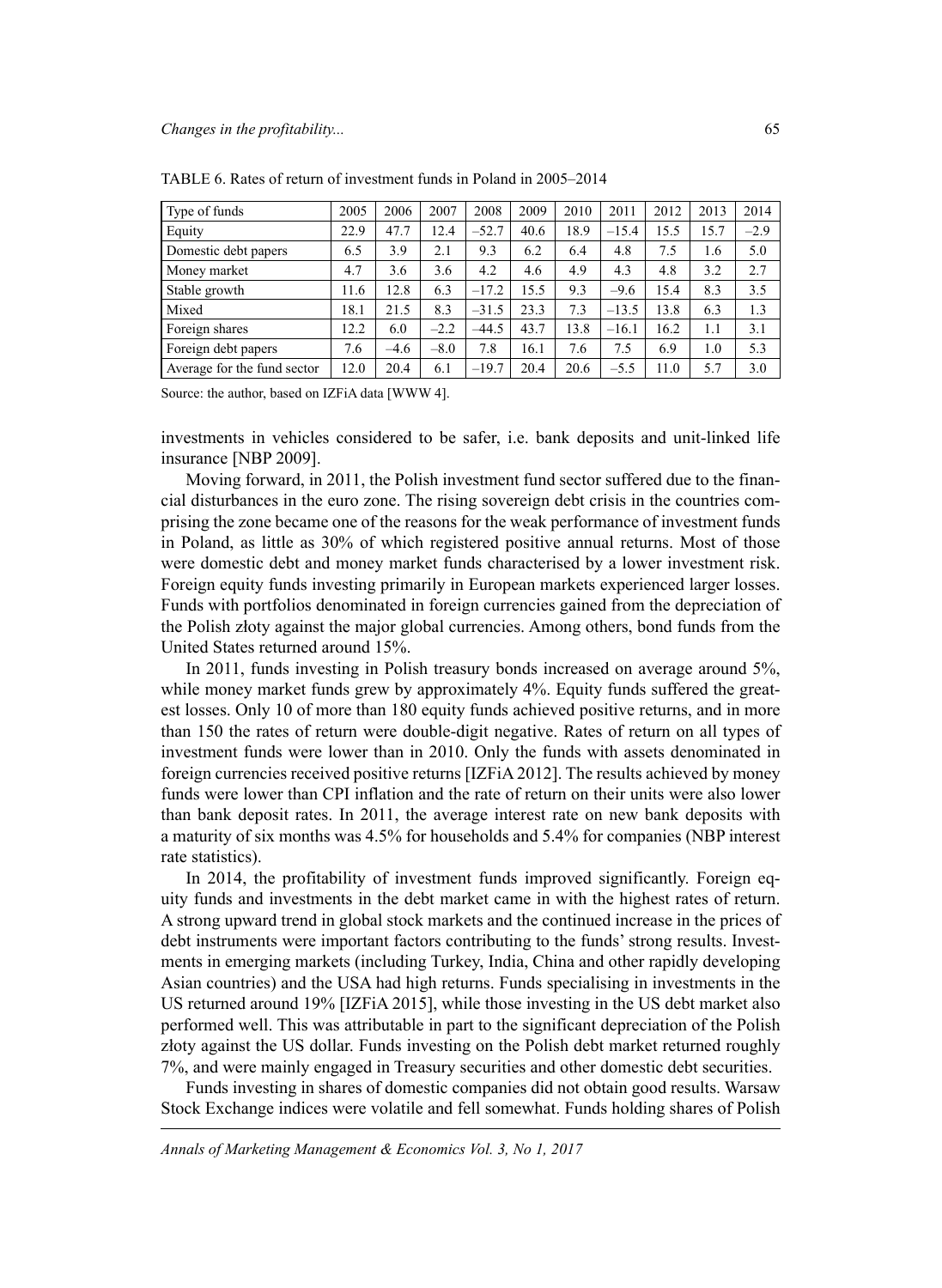small and medium-sized companies (–7%) and mixed Polish active allocation (–5%) had the largest losses. From mid-2014, the armed conflict in Ukraine and other economic sanctions imposed on Polish and European and other Russian companies had a material adverse impact on the economic results of companies and their share prices [IZFiA 2015].

## **AN ASSESSMENT OF THE RATES OF RETURN ON EQUITY, BOND AND MIXED FUNDS**

To assess the performance of investment funds, the rates of return on investments in units of investment funds were calculated. The annual rate of return of the fund in month t is measured by the formula [Witkowska 2009]:

$$
\mathbf{r}_{\mathrm{t}} = \left[ \ln \left( \frac{\mathbf{p}_{\mathrm{t}}}{\mathbf{p}_{\mathrm{t}-1}} \right) \right]^{12}
$$

where:

 $r_t$  – annual rate of return achieved in month t;  $p_t$ ,  $p_{t-1}$  – values of the fund units, respectively, at month t and t – 1.

Covering the period of from 2005 to June 2016, the research sample of examined funds is made up of 120 equity funds, 55 bond funds and 60 mixed funds. The data on the value of fund units were taken from the Brokerage House BOŚ [WWW 2] and the data on the funds' profiles from Analizy Online [WWW 1]. Other macroeconomic and financial data came from Central Statistical Office of Poland (GUS) [WWW 3] and National Bank of Poland (NBP) [WWW 6]. The statistics of mean, median, Quartiles 1 and 3 were applied to analyze the developments of the funds' rates of return.

The values in Table 7 lead to the conclusion that, on average, the mean rates of return of all types of funds are higher for the entire period than the interest rate on long-term bank deposits. This means that all types of funds provided more competitive investment opportunities than safe bank deposits. Equity funds had the highest returns and bond funds the lowest. More than 50% of all types of funds gained higher returns than interest rates on long-term deposits.

| TABLE 7. Deposit interest rates and rates of return of funds in Poland in the period of from 2005 |  |  |  |  |
|---------------------------------------------------------------------------------------------------|--|--|--|--|
| to June 2016 $(\% )$                                                                              |  |  |  |  |

| Specification              | Equity funds | Bond funds | Mixed funds |
|----------------------------|--------------|------------|-------------|
| Deposits $1 + \text{year}$ | 3.6          | 3.6        | 3.6         |
| Average                    | 17.5         | 5.6        | 7.0         |
| Median                     | 14.8         | 5.0        | 5.5         |
| Quartile 1                 | $-3.2$       | 1.4        | $-1.8$      |
| Quartile 3                 | 32.9         | 8.9        | 14.0        |

Source: the author, IZFiA and NBP data [WWW 4, WWW 6].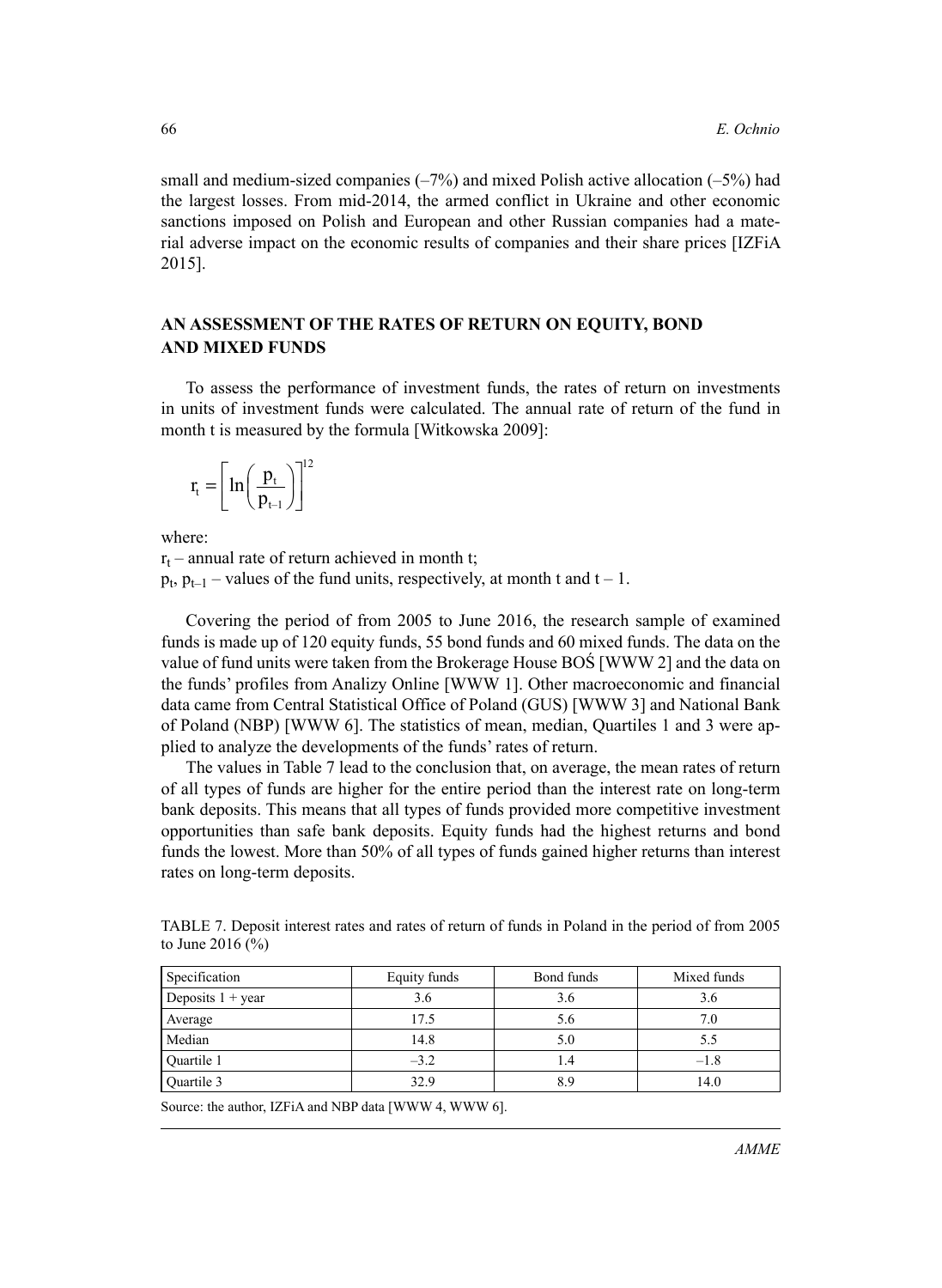The higher rates of return achieved by equity funds are also probably accompanied by higher risk. The interquartile spread amounted to 36 p.p., while for bond funds it was 10 and for mixed funds 16 p.p. It can be assumed that the higher return on the equity funds is the premium for the taken risk.

#### **CONCLUSIONS**

For investment funds in Poland, the period of from 2005 to June 2016 was marked by high volatility. The macroeconomic conditions influenced by Poland's EU accession and the outbreak of the financial crisis had a significant impact on the performance of investment funds, i.e. mostly positive during the economic growth and negative during the crisis and slowdown. However, each fund type was affected differently by external conditions.

The periods of growth on the WSE contributed to high rates of return of domestic equity funds. The periods of financial crises in the global and EU markets frequently caused depreciation of the zloty against global currencies, making the conditions favourable for those funds with assets denominated in foreign currencies to produce better returns. At the same time, uncertainty on the financial markets and growing risk aversion on the part of investors helped raise the returns of funds investing in safer assets (bond and money market funds).

The research conducted for three main types of funds for the period of from 2005 to June 2016 confirms conclusions reached in the literature on the development of the funds' rates of return. Equity funds provided the highest returns, though their performance was volatile and marked by high risk. Bond funds were the most stable investment of the three, but had the lowest returns. Mixed portfolios combining equities had return and risk rates that fell between those of the portfolios containing only bonds and those containing only equities.

For the entire period, the average rates of return of the three types of funds were higher than long-term interest rates. The level of median for all three types of funds indicate that more than 50% of funds provided higher returns than interest rates on deposits, making funds a more competitive investment vehicle than bank deposits.

#### **REFERENCES**

- The Act of 22 March 1991 on the law on public trading in securities and trust funds, Journal of Laws of 1991, no 35, item 155 [in Polish].
- The Act of 27 May 2004 on investment funds, Journal of Laws of 2004, no 146, item 1546 [in Polish].
- DAWIDOWICZ D., 2014. Struktura rynku funduszy inwestycyjnych w Polsce a wyniki funduszy (Investment funds market structure in Poland and investment funds' performance [in Polish], Folia Pomeranae Universitatis Technologiae Stetinensis, Oeconomica 308 (74), 51–62.
- GABRYELCZYK K., 2006. Fundusze inwestycyjne (Investment funds) [in Polish], Oficyna Ekonomiczna, Kraków.
- IZFiA, 2005–2015. Annual Report. Chamber of Fund and Asset Management, Warszawa.